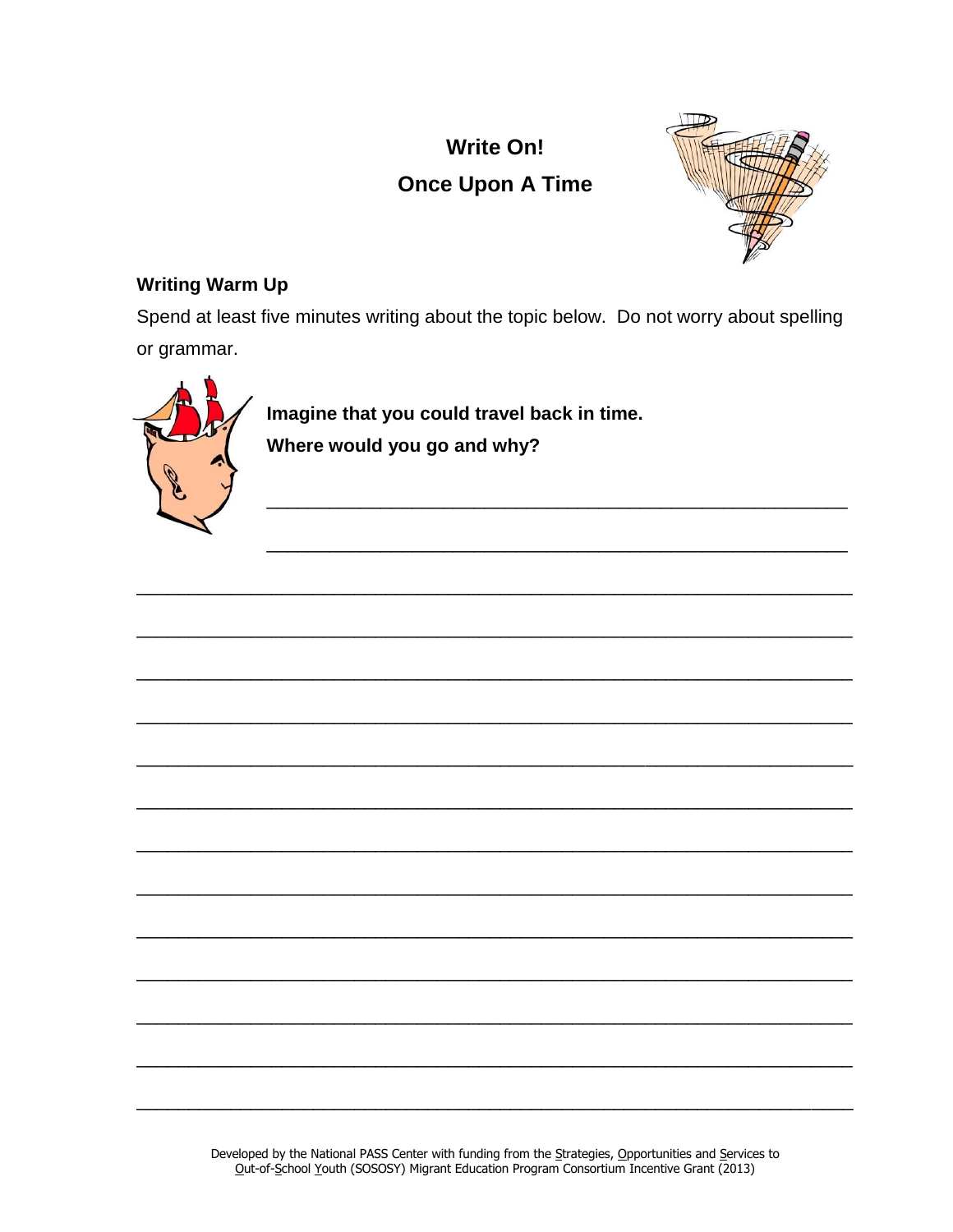#### **Writing a Short Story**

Everybody loves a good story. Have you ever heard a story that made you think about a different place? A different time? Different people? A good story can bring different worlds alive. Many cultures have people who pass along stories from generation to generation. They tell stories of kings and queens, discoveries, and wars. Some of the stories are accounts of actual events (**non-fiction**), and some stories are made-up (**fiction**). It can be as much fun writing these stories as reading them—or listening to them. In this lesson, you will get the chance to write your own fictional story. You will write about people and places that you have created.

Does this sound hard? It doesn't have to be. You tell stories all the time. Have you ever come home from work or a party and told someone all about it? Did you ever see something funny and tell a friend? You are telling stories. In this lesson, we will change the names and some of the details. You will write one of them down. It doesn't have to be long. The following example only has three paragraphs.

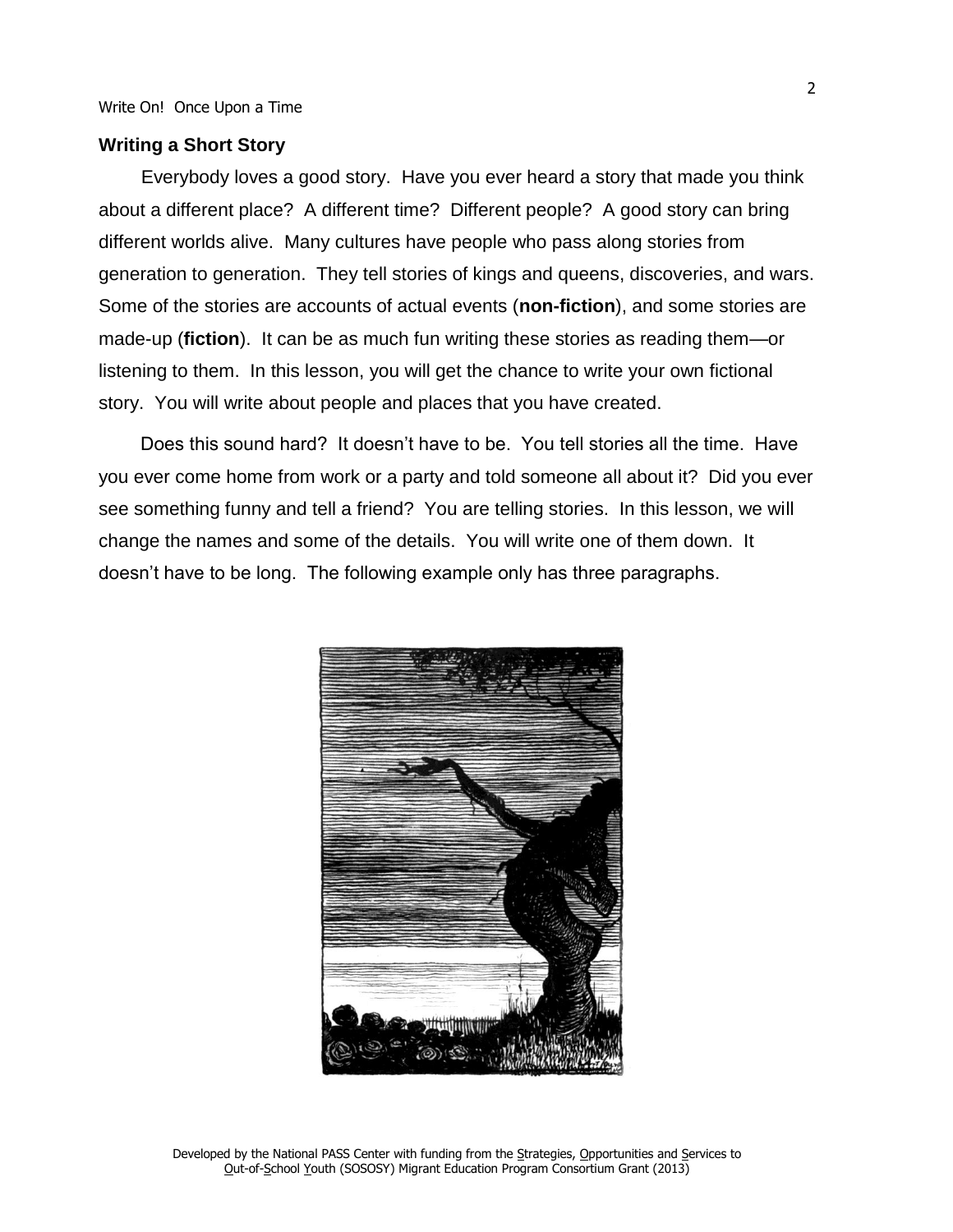#### **The Biting Fence**

My older sister had a boyfriend. His name was Armando. He lived in the city and worked in a restaurant. He came out to the country one summer to visit my sister. As a chef, he was used to wearing white pants and shirts. He was used to cooking livestock, not caring for it. He knew nothing about the animals on the farm. One day my sister was going to be busy all day. She asked me to take Armando with me to the farm. That was a mistake.

Early that morning Armando came to the breakfast table. He was dressed in white

pants. I told him he would get those dirty. I told him to change, but he said he would be okay. We walked down to the farm. I milked the cows. Armando stood outside the barn. When I was done milking, the farmer asked me to herd the cows to the back pasture. I told Armando to come with me. We walked the cows through the



field. One strayed away. I told Armando to go open the wire gate and the cows would go in. I went to get the one that strayed.

All of a sudden, I heard a shout. I turned and saw Armando. He jumped back from the fence and slipped in the mud. He fell. I started to laugh. He got mad at me. I came running over and let the cows into the pasture. Once they were safe, I helped Armando up. His white pants were covered in mud. I asked him what happened. He told me that when he touched the fence it bit him. I laughed harder. I told him that the fence had electricity running through it. He was shaken up and he was dirty. That night, Armando told my sister that he was going back to the city. He didn't want to stay where the fences could bite.

Did you think that was a funny story? Does it sound like something that could happen to you? This story is not true; it is fiction. This is a story that could happen to anyone. You can write a story like this that has humor, or any other type of story. What is your favorite kind of story?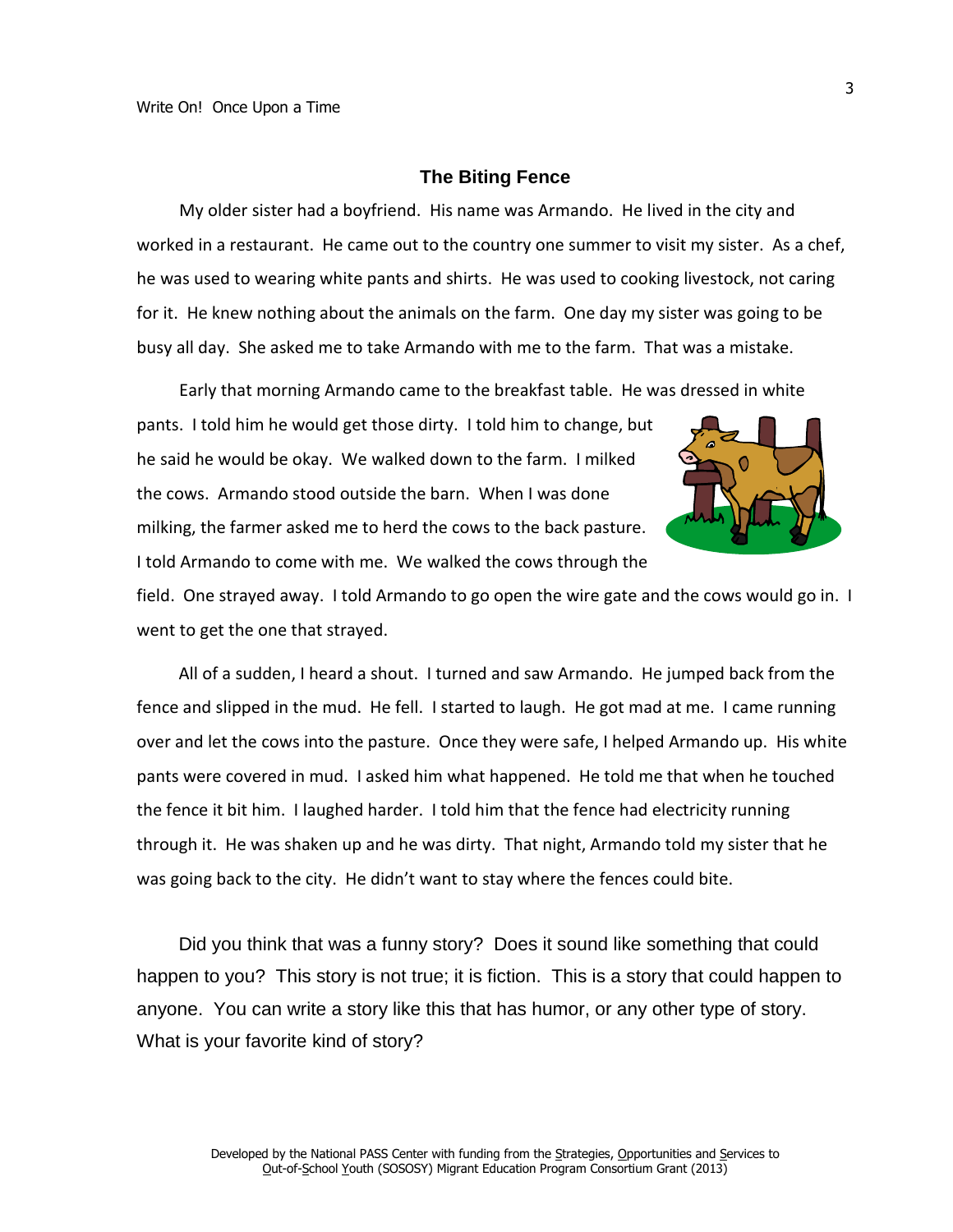# **Brainstorming: Coming Up with Ideas**

Do you already have an idea for a short story? There are many things to think about when you write a story. Where will it take place? Who are your characters? When did it happen? How long will it be? Why



are you telling this story? Fill in the chart below. It is a **graphic organizer**. It will help you answer some of these questions. We are going to write a three-paragraph story. You will want to keep it simple.

| Why are you telling this story?<br>I want to make readers laugh.<br>I want to scare the reader.<br>I want the reader to fall in love.                   |  |
|---------------------------------------------------------------------------------------------------------------------------------------------------------|--|
| Where will the story take place?<br>On a farm in New York State<br>In a factory in Texas<br>In a small town in Mexico                                   |  |
| Who are your characters?<br>(no more than 2 or 3 for this story)<br>What are their names?<br>How old are they?<br>What else can you tell me about them? |  |
| When does this take place?<br>Over a day, a month, a year?<br>In only a few minutes?<br>At night?<br>In the future?<br>1900?                            |  |
| What is going to happen?<br>Make a bulleted list of action.                                                                                             |  |
| How is your story going to end?<br>Are they going to live happily ever after?<br>Will someone be dead? Born?<br>Will someone learn a lesson?            |  |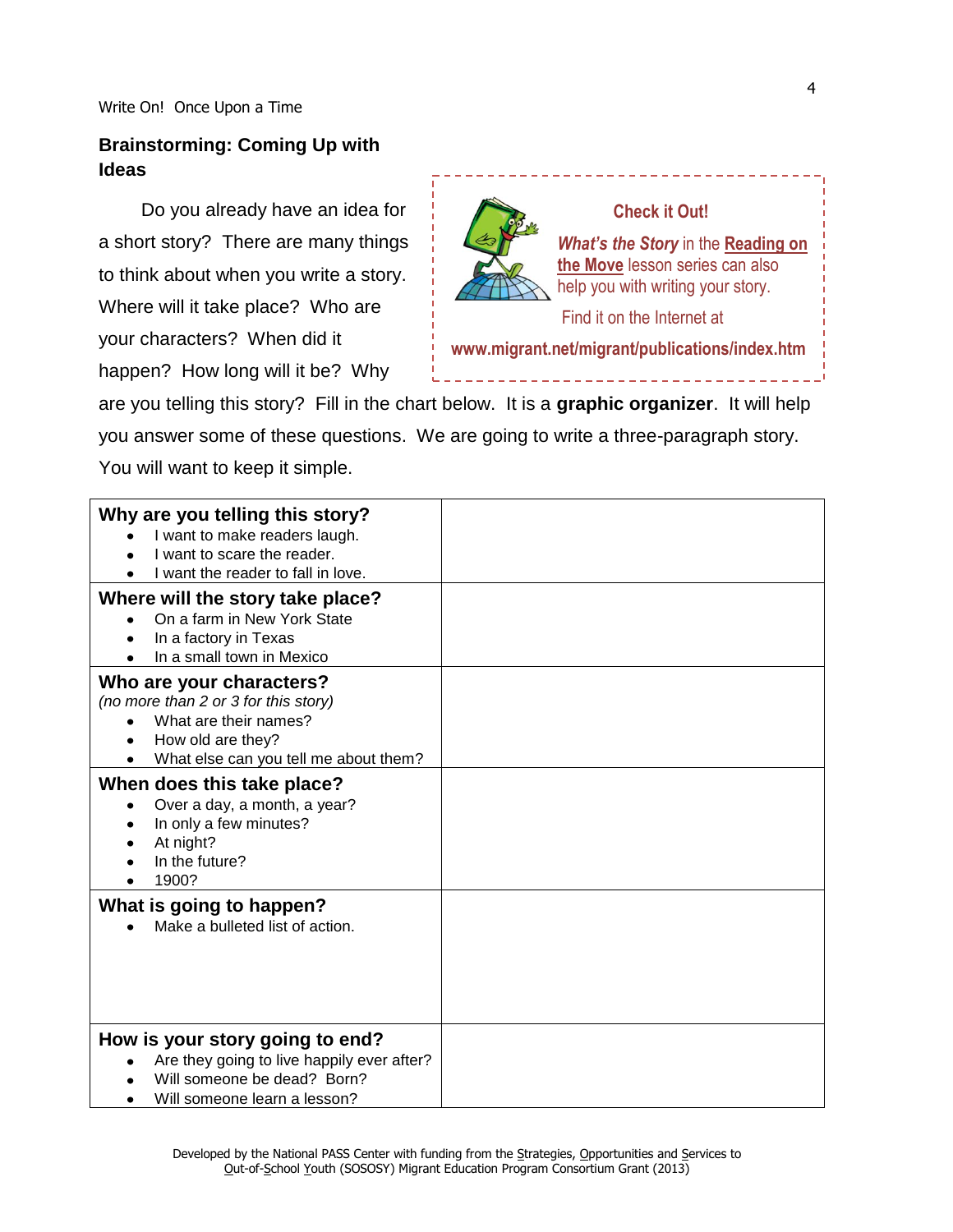# **Your Turn: Writing Your Short Story The Opening: Paragraph One**

You want to introduce your characters in the first paragraph. Because this story is so short, only include information that is important to know. For example, in the story you read, all you know is the boyfriend's name. Do you know the sister's name? Does it matter? The person



who took Armando to the farm—was that a boy or a girl? Does it matter? Was it important that Armando didn't know about farm life? Was it important that he always wore white? Yes, those two things were important, so they were included. Think about what is important for your reader to know and then write your introduction.

When you are writing, think about the words you are using. Make sure they are describing your characters. Use words you like. Try to use new words or ways to describe your characters.

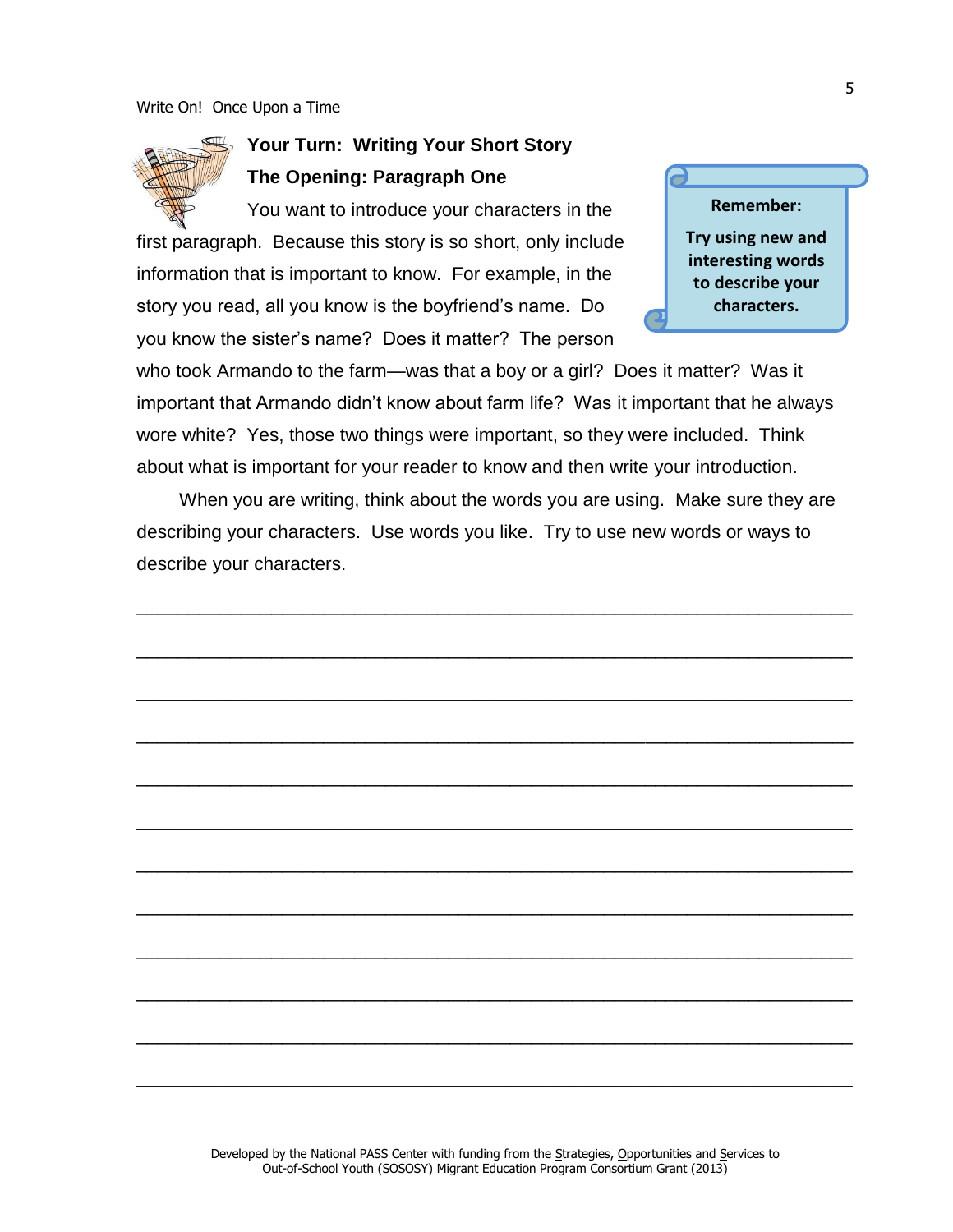### The Body: Paragraph Two

In this paragraph, you want to let your reader know how everything started. It will be the beginning of the action. This is where you start to tell what happened.

| Remember:       |  |  |
|-----------------|--|--|
|                 |  |  |
| Verbs will keep |  |  |
| the action      |  |  |
| moving.         |  |  |
|                 |  |  |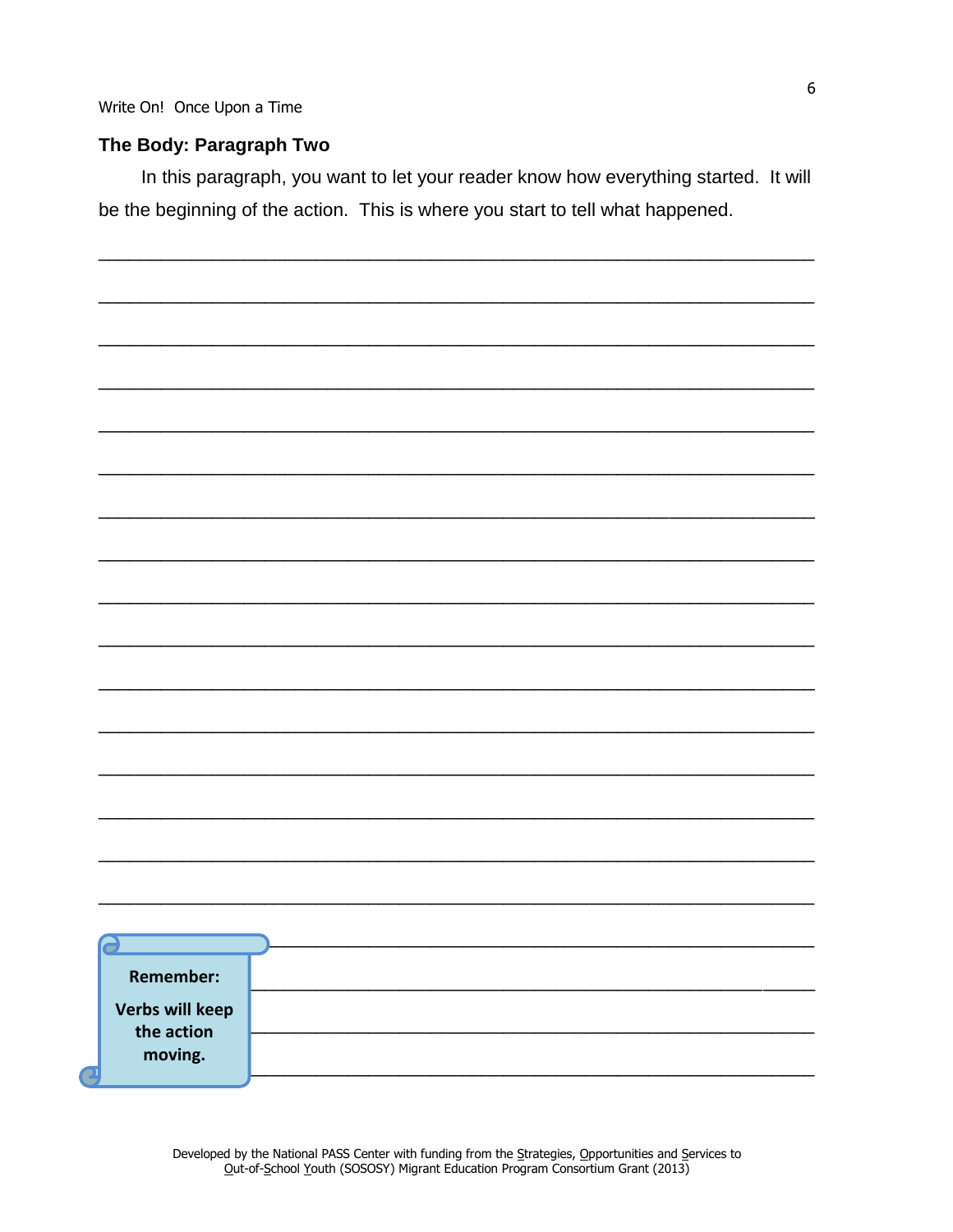#### **The Ending: Paragraph Three**

In this paragraph, you can continue the last part of the action. This is where the reader will find the *climax*. The climax is the point of biggest impact (a turning point). In the story you read earlier, that would be when Armando touched the fence. Because he touched the fence, he got hurt. Because he touched the fence, he fell into the mud. Because he touched the fence, he wanted to go back to the city. Think about what the climax of your story is. Think about what happens AFTER. That is what you want to put in this paragraph.

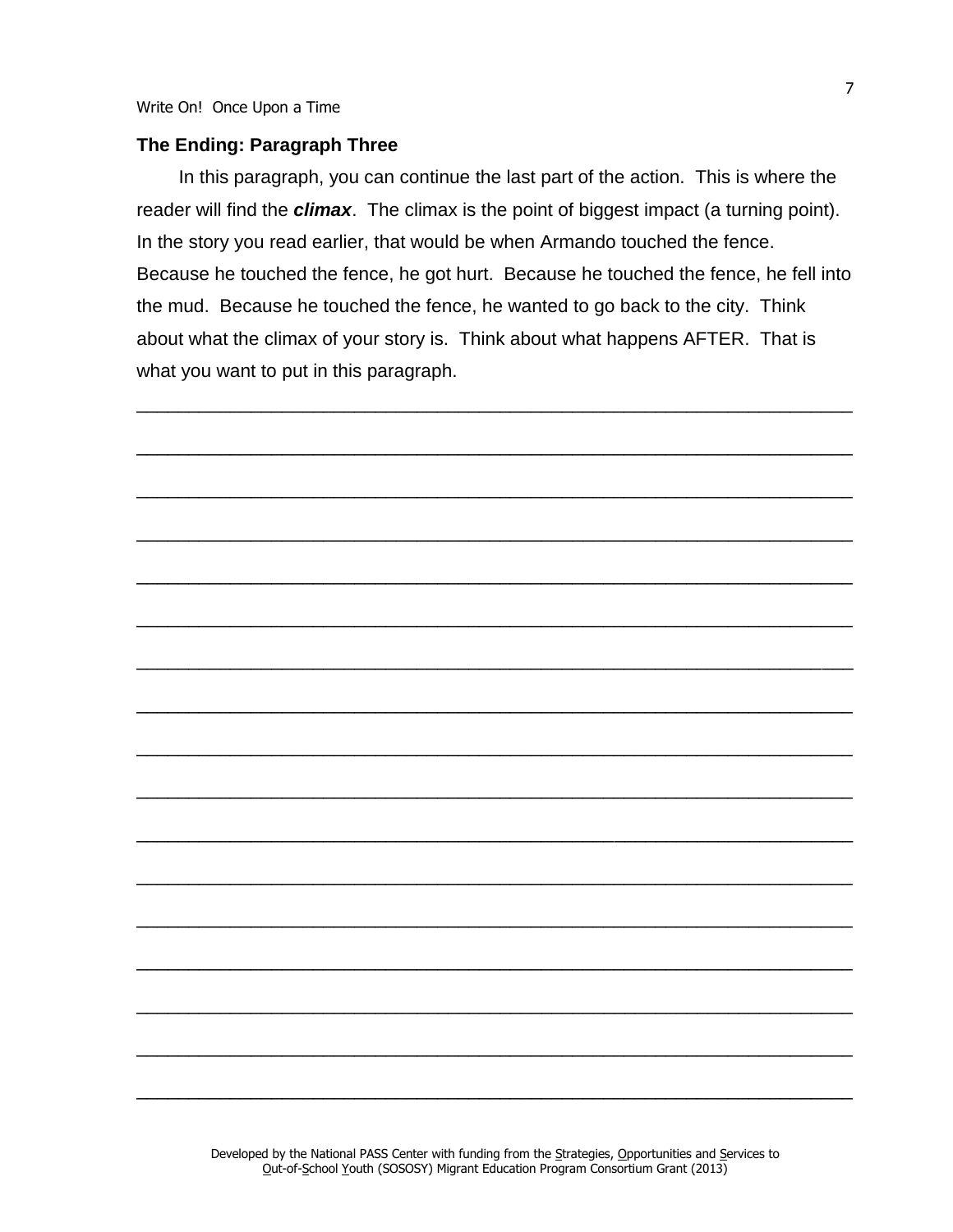#### **Finishing Up**

Wow, you have written a short story! Nice job. What you have written is called a *rough draft.* It is a great start. It may have mistakes in it. Some sentences may not sound right to you. Now is the time you can make it better.

Go back and read each sentence. This is your chance to correct mistakes.



#### **Check it Out!**

*Break It Down* and *Making Things Happen* in the **Reading on the Move** lesson series describe **nouns** and **verbs** and how to use them.

Find it on the Internet at **www.migrant.net/migrant/publications/index.htm**

\_\_\_\_\_\_\_\_\_\_\_\_\_\_\_\_\_\_\_

Did you spell the words correctly? Did you use capital letters and punctuation? Did you remember to use paragraphs and indent?

Is your story as good as you can make it? Did you give it a title? If you can, type it on a computer and print it out. If you do not have a computer, use your best handwriting and copy it over on a piece of paper or on the following lines. Before you do that, you may want to complete the checklist at the end of this lesson.